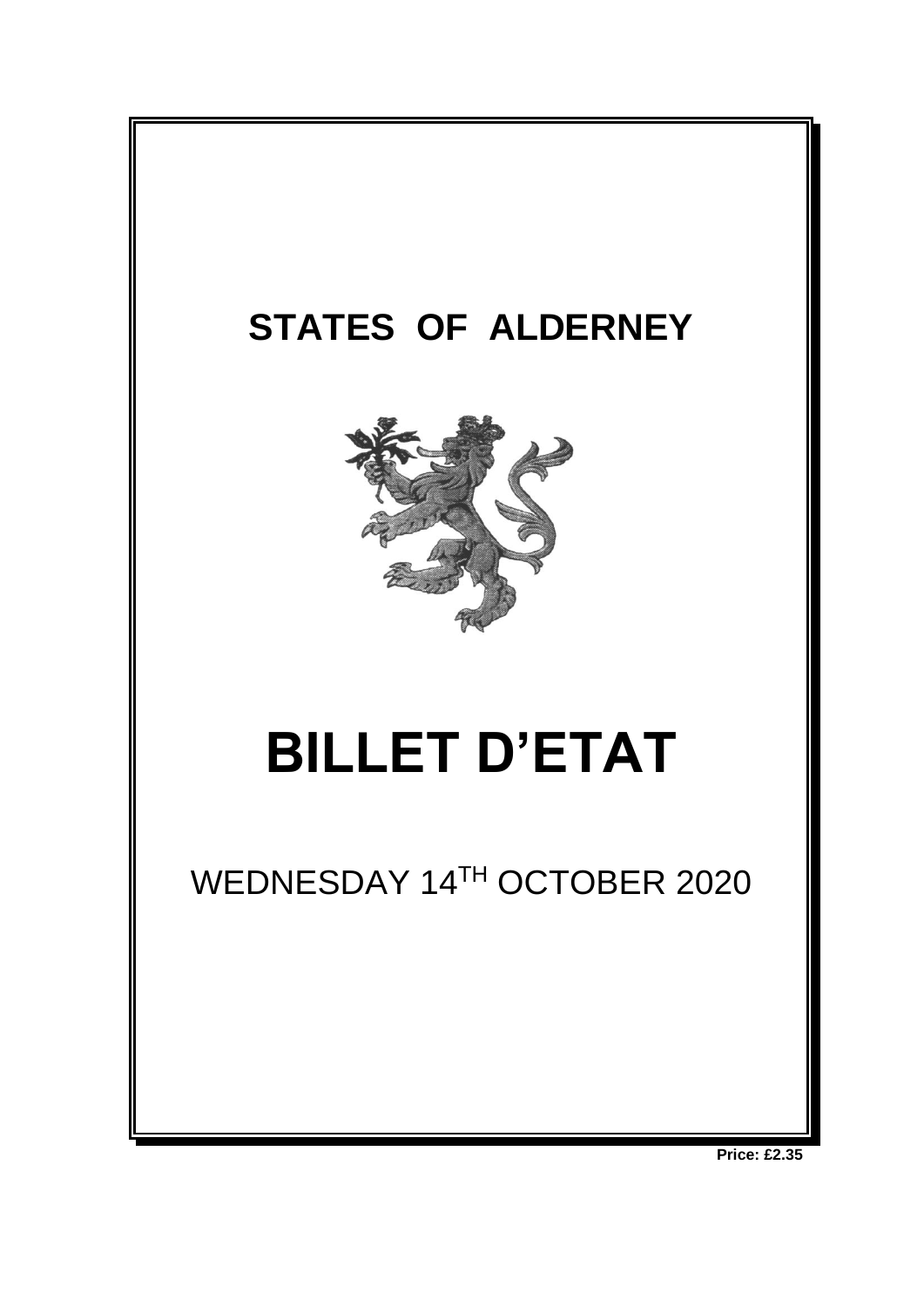# **BILLET D'ETAT**

# **FOR WEDNESDAY 14TH OCTOBER 2020**

Members of the States:

I have the honour to inform you that the Meeting of the States will be held at 1730hrs on Wednesday 14<sup>th</sup> October 2020. This will be preceded by the People's Meeting, which will be held on Wednesday 7<sup>th</sup> October 2020 at 7:00 pm in the Island Hall.

> William Tate President

# **Item I The Duty on Share Transfers (Variation of Ratio) (Alderney) Ordinance, 2020. The Duty on Long Leases (Variation of Ratio) (Alderney) Ordinance, 2020.**

# **The following letter was received from Mr James Dent, Chairman of the Policy and Finance Committee:-**

"At its meeting on 9th September 2020, the States of Alderney agreed to instruct the Law Officers to make the necessary amendments to The Duty on Long Leases (Variation of Rate and Ratio) (Alderney) Ordinance, 2003 and The Duty on Share Transfers (Variation of Rate and Ratio) (Alderney) Ordinance, 2003 so that 100% of the revenues are paid into the States of Alderney revenue account from 2021.

This followed an agreement from the States of Guernsey Policy & Resources Committee in accordance with the direction set out in the Review of the Financial Relationship between Guernsey and Alderney which was agreed in 2016.

The existing legislation provides that the States of Alderney retains 2% of the duty total. The current duty levels are 4% for transactions up to £150,000, 4.5% from £150,000 to £250,000 and 5% over £250,000. The balance of 2%, 2.5% and 3% being payable to the States of Guernsey.

These Ordinances will repeal the relevant sections in existing legislation related to the ratios and enable the States of Alderney to retain all of the document duty receipts from transactions involving share transfers and long leases in future. The ordinances will come into force from 1<sup>st</sup> January 2021.

The rates of duty will be confirmed by ordinance alongside all other prescribed documents later in this year.

I would be grateful if you would place this letter before the next meeting of the States of Alderney with an appropriate proposition.

James Dent, Chairman"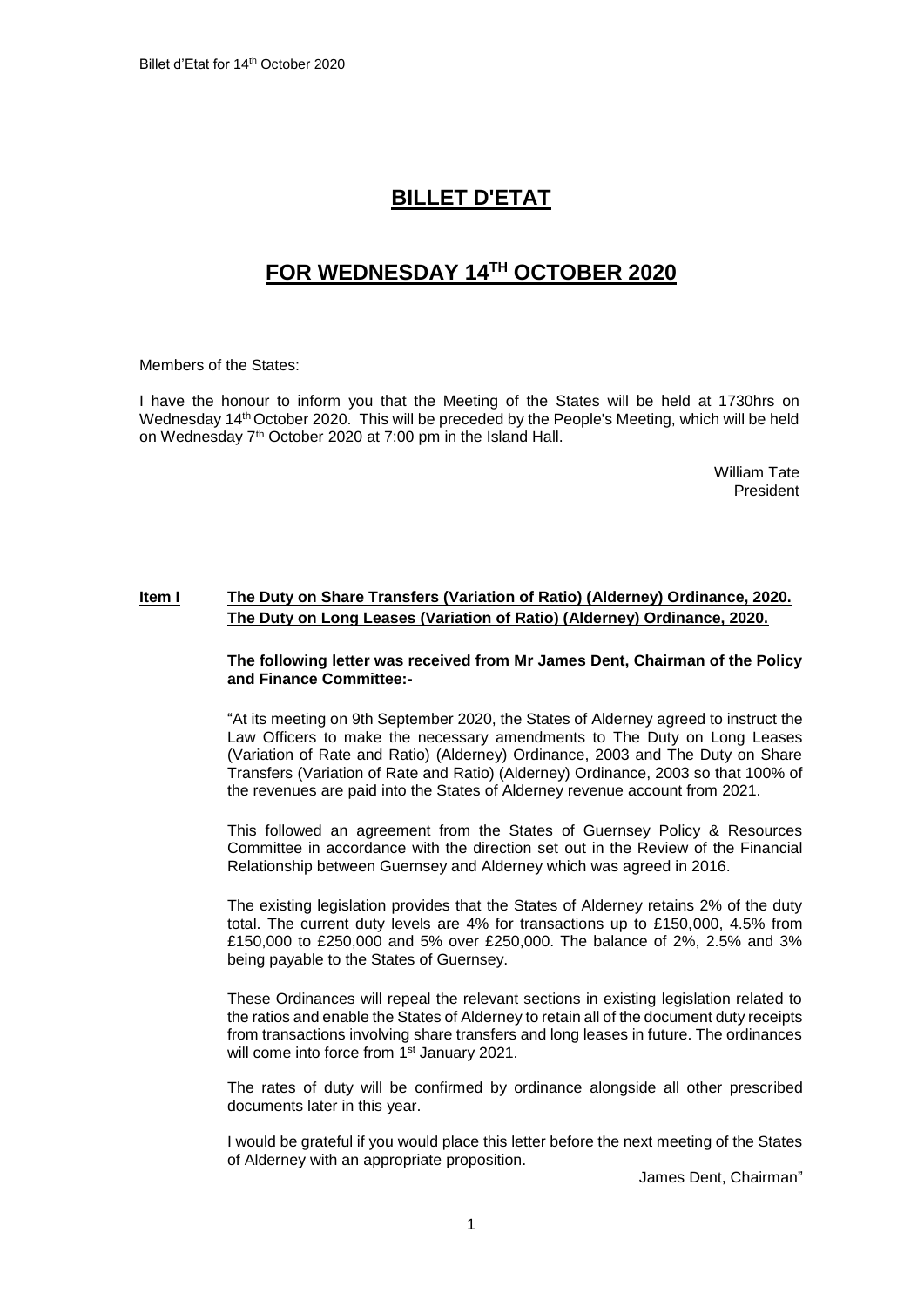**The States of Alderney is asked to:** 

**1. Approve the Duty on Share Transfers (Variation of Ratio) (Alderney) Ordinance, 2020;** 

**and**

- **2. Approve the Duty on Long Leases (Variation of Ratio) (Alderney) Ordinance, 2020.**
- Committee Meeting Attendees:- Ms A Burgess Mr M Dean Mr J Dent, Chair Mr D Earl Mr K Gentle Mr C Harris Mr L Jean Mr G McKinley OBE Mr S Roberts Mr A Snowdon

Proposed by Mr James Dent Seconded by Mr Christian Harris

# **Item II The Emergency Powers (Coronavirus) (General Provision) (Bailiwick of Guernsey) (No.4) Regulations, 2020 and The Emergency Powers (Coronavirus) (General Provisions) (Bailiwick of Guernsey) (No.4) (Amendment) Regulations, 2020.**

# **The following letter was received from Mr James Dent, Chairman of the Policy and Finance Committee:-**

"These Regulations are emergency regulations made by the Civil Contingencies Authority under Part 3 of the Civil Contingencies (Bailiwick of Guernsey) Law, 2012 ("the Law"). They are made on the occurrence of an emergency, within the meaning of the Law, in the Bailiwick, arising from the urgent need to prevent, control or mitigate the spread of the virus Severe Acute Respiratory Syndrome Coronavirus 2 and the disease caused thereby, COVID-19 (referred to together in these regulations as coronavirus). They are prefaced with a statement by the Civil Contingencies Authority, as required by section 12(2) of the Law. COVID-19 was made a notifiable disease for the purposes of the Public Health Ordinance, 1936 on 10th February 2020.

These Regulations revoke and re-enact (with minor modifications) regulations previously made by the Civil Contingencies Authority in respect of the coronavirus pandemic.

**The Emergency Powers (Coronavirus) (General Provisions) (Bailiwick of Guernsey) (No.4) Regulations 2020** revoke and re-enact (with minor modifications) regulations previously made by the Civil Contingencies Authority in respect of the coronavirus pandemic. These Regulations came into force on the  $10<sup>th</sup>$  July 2020 and shall have temporary effect only in accordance with the provisions of section 16 (duration and scrutiny of emergency regulations) of the Law.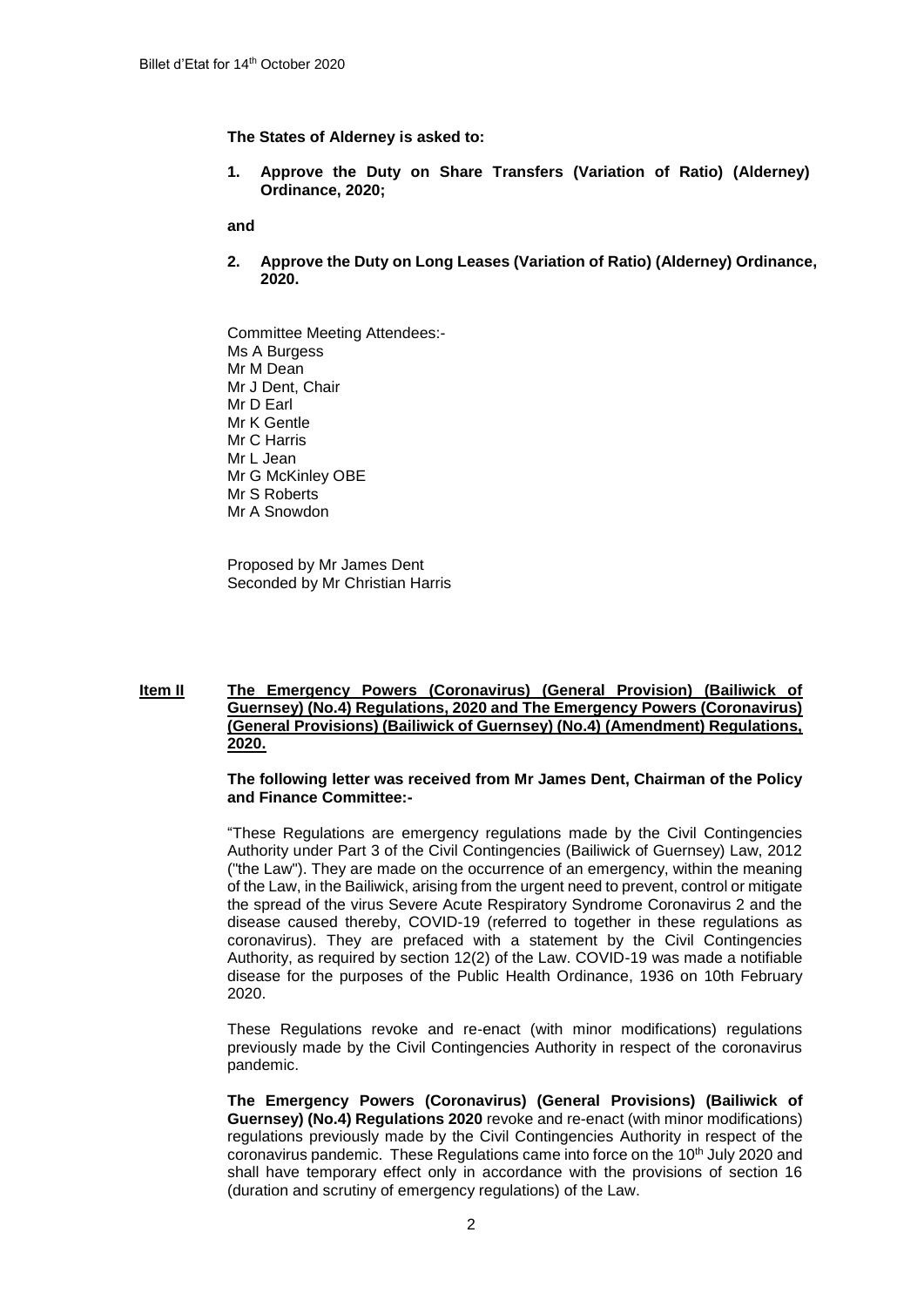#### *Part I – screening, assessment and powers to detain etc*.

This Part places a requirement to self-isolate on persons arriving in the Bailiwick, enables the Medical Officer of Health to place restrictions and requirements on other persons who are or who may be infected with coronavirus and makes provision in respect of matters, including powers for the Medical Officer of Health to impose screening requirements, to detain people and to keep people in isolation. The provisions also create criminal offences and confer powers of enforcement on police officers, and to provide for applications to vary or revoke requirements or restrictions imposed under this part to be made to the Royal Court.

### *Part II – mental health and health and safety*

Schedule I to these Regulations sets out the modifications to be made to mental health legislation having effect in the Bailiwick.

Paragraph 4 modifies the Mental Health (Bailiwick of Guernsey) Law, 2010 ("the Law") to permit an approved medical practitioner (rather than only a second opinion approved doctor) to provide a certificate for purposes of section 56 of the Law.

Paragraphs 5 to 6 modify the Mental Health Review Tribunal Procedure Rules, 2012 to provide that the Mental Health Review Tribunal may properly be constituted according to specific criteria.

Regulation 14 allows the Chief Health and Safety Officer ("the Chief Officer") to grant a certificate disapplying the requirements for examination, testing and inspection set out in regulation 14 and Schedule 2 in respect of equipment or occupier's installation (as the case may be) specified in an application. A certificate may only be given where the Chief Officer is of the opinion that the disapplication will not prejudice the safety of any person operating the equipment etc. or any other person likely to be affected by its operation. The certificate may only disapply the relevant requirement for a period of up to 30 days, and may not disapply any other health and safety requirement (and, in particular, the requirement to keep the equipment etc. in a safe condition and good working order.

#### *Part III* - *miscellaneous and final*

Regulation 16 enables the Court of Appeal to conduct its proceedings remotely, and enable a Judge of *Appeal* to be sworn into office by the Royal Court constituted by the Bailiff sitting alone.

Regulation 17 empowers the Medical Officer of Health to exercise her powers to require schools to take measures to prevent the spread of infection in Sark, and provide, for the avoidance of doubt, that such measures may include the immediate closure of any school. The Regulation will cease to have effect on 18' July - the day after the last day of the summer term.

Regulation 18 provides for the Committee for the Environment & Infrastructure to permit the cutting and collecting of seaweed when this would otherwise by prohibited (so facilitating the on-Island manufacture of sanitising gels). The Regulation will cease to have effect on 16" July - the day on which the permanent statutory seasonal prohibition expires.

**The Emergency Powers (Coronavirus) (General Provisions) (Bailiwick of Guernsey) (No.4) (Amendment) Regulations, 2020** provide for offences under the Regulations to be assigned matters (within the meaning of the Customs and Excise (General Provisions) (Bailiwick of provide Guernsey) Law, 1972), including for the purpose schedule 5 to the Police Powers and Criminal Evidence (Bailiwick of Guernsey) Law, 2003. This means that the provisions of the latter Law relating to the investigation of offences conducted by police officers shall apply to Investigations of those offences conducted by customs officers.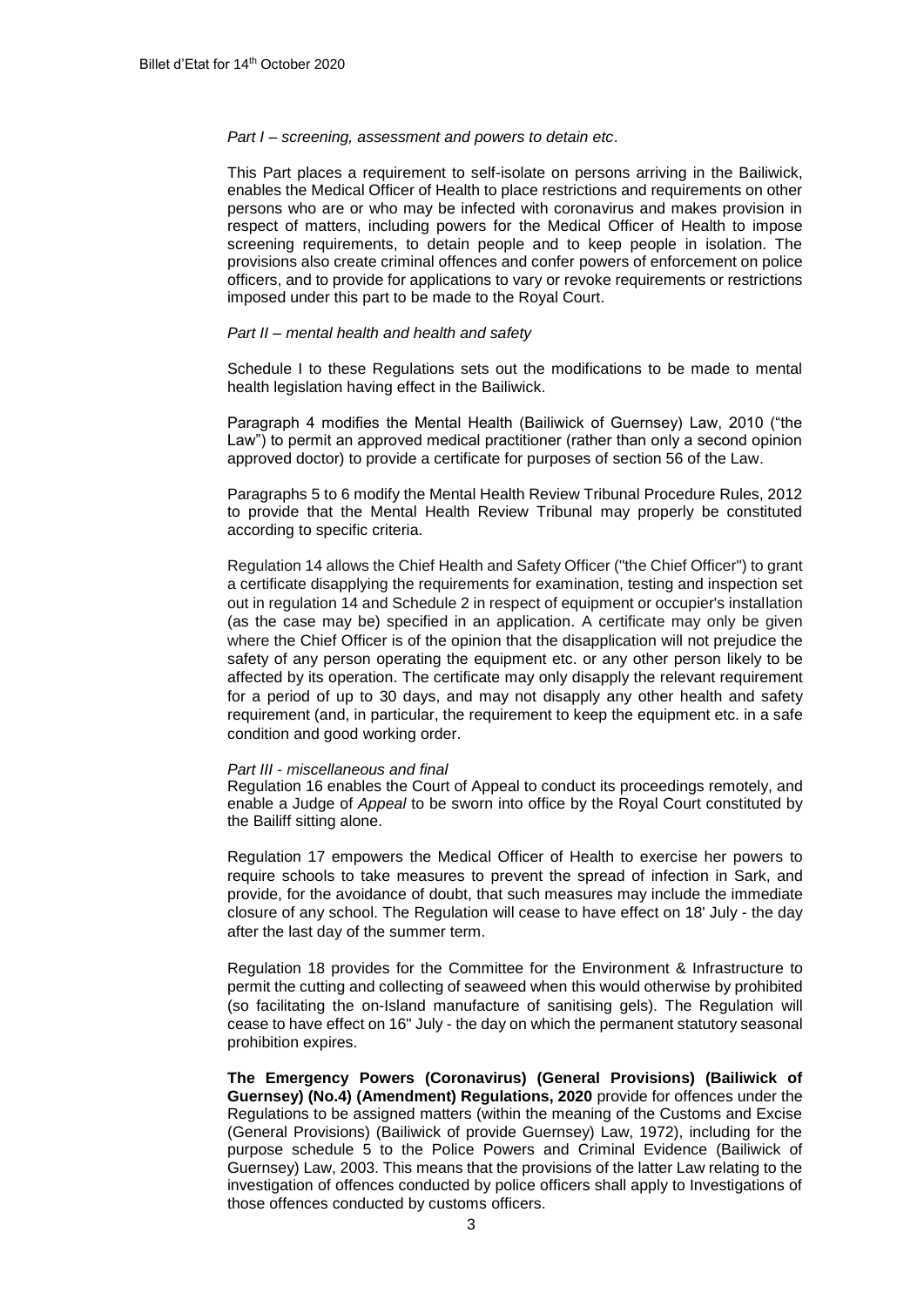These Regulations also revoke provisions relating to schools and the cutting of seaweed, the effect of which has expired.

The Regulations came into force on the  $23<sup>rd</sup>$  July 2020 and shall have temporary effect only in accordance with the provisions of section 16 (duration and scrutiny of emergency regulations) of the Law.

I would be grateful if The Emergency Powers (Coronavirus) (General Provision) (Bailiwick of Guernsey) (No.4) Regulations, 2020 and The Emergency Powers (Coronavirus) (General Provisions) (Bailiwick of Guernsey) (No.4) (Amendment) Regulations, 2020 are placed before the next meeting of the States of Alderney with an appropriate proposition.

James Dent, Chairman

**The States of Alderney is asked not to annul:**

**1. "The Emergency Powers (Coronavirus) (General Provision) (Bailiwick of Guernsey) (No.4) Regulations, 2020"**

#### **and**

- **2. The Emergency Powers (Coronavirus) (General Provisions) (Bailiwick of Guernsey) (No.4) (Amendment) Regulations, 2020.**
- Committee Meeting Attendees:- Ms A Burgess Mr M Dean Mr J Dent, Chair Mr D Earl Mr K Gentle Mr C Harris Mr L Jean Mr G McKinley OBE Mr S Roberts Mr A Snowdon

Proposed by Mr James Dent Seconded by Mr Alex Snowdon

# **Item III The Emergency Powers (Coronavirus) (General Provision) (Bailiwick of Guernsey) (No.6) Regulations, 2020, and The Emergency Powers (Coronavirus) (General Provision) (Bailiwick of Guernsey) (No.6) (Amendment) Regulations, 2020**

**The following letter was received from Mr James Dent, Chairman of the Policy and Finance Committee:-**

"The Emergency Powers (Coronavirus) (General Provision) (Bailiwick of Guernsey) (N.6) Regulations, 2020 are emergency regulations made by the Civil Contingencies Authority under Part 3 of the Civil Contingencies (Bailiwick of Guernsey) Law, 2012 ("the Law"). They are made on the occurrence of an emergency, within the meaning of the Law, in the Bailiwick, arising from the urgent need to prevent, control or mitigate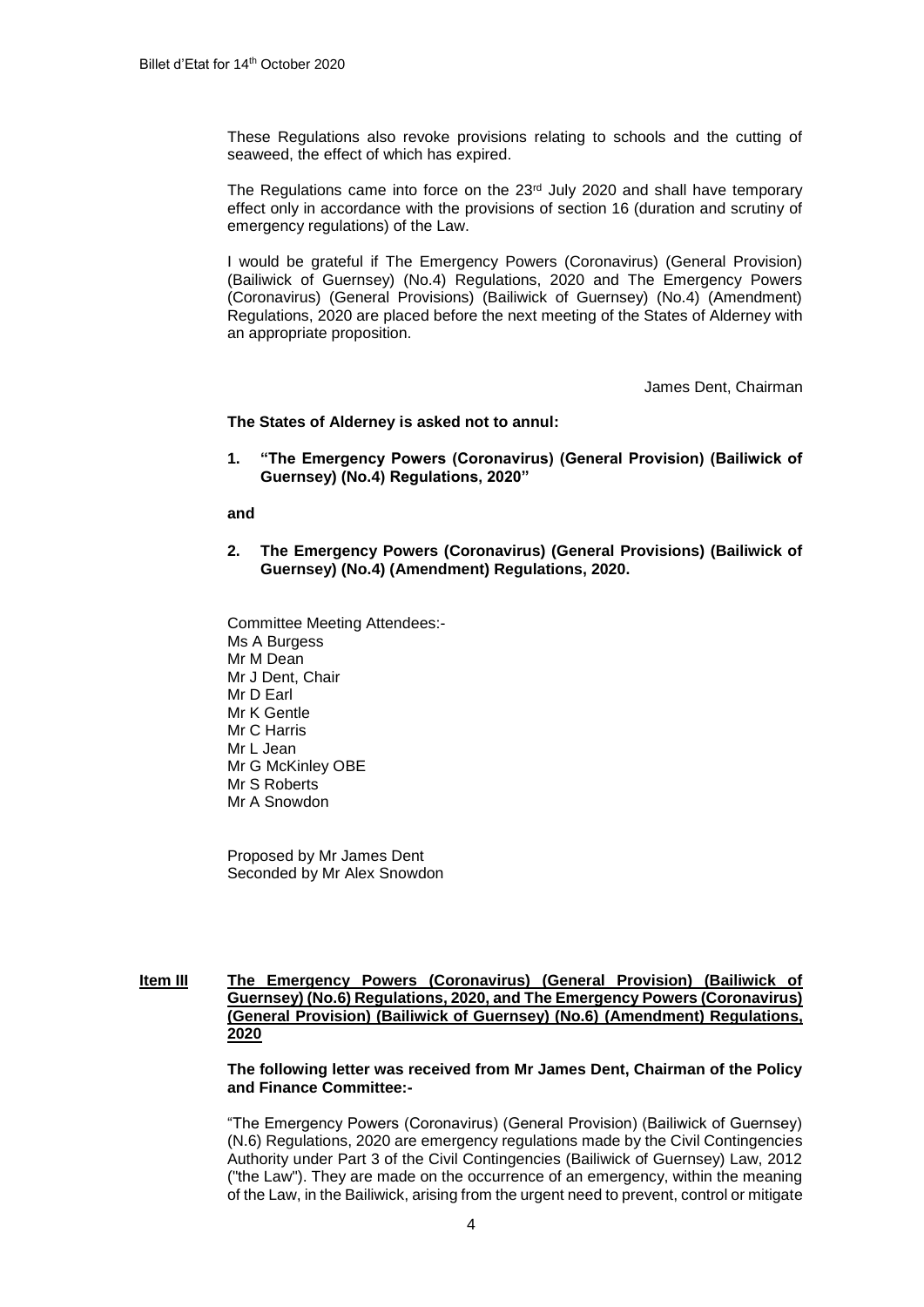the spread of the virus Severe Acute Respiratory Syndrome Coronavirus 2 and the disease caused thereby, COVID-19 (referred to together in these regulations as coronavirus). They are prefaced with a statement by the Civil Contingencies Authority, as required by section 12(2) of the Law. COVID-19 was made a notifiable disease for the purposes of the Public Health Ordinance, 1936 on 10th February 2020.

The Emergency Powers (Coronavirus) (General Provision) (Bailiwick of Guernsey) (No.6) Regulations, 2020 revoke and re-enact (with minor modifications) regulations previously made by the Civil Contingencies Authority in respect of the coronavirus pandemic.

These Regulations came into force on the 4th September, 2020 and shall have temporary effect only in accordance with the provisions of section 16 (duration and scrutiny of emergency regulations) of the Law.

#### *Part I - screening, assessment and powers to detain etc.*

This Part places a requirement to self-isolate on persons arriving in the Bailiwick, enables the Medical Officer of Health to place restrictions and requirements on other persons who are or who may be infected with coronavirus, and makes provision in respect of related matters, including powers for the Medical Officer of Health to impose screening requirements, to detain people and to keep people in isolation. The provisions also create criminal offences and confer powers of enforcement on police officers, and provide for applications to vary or revoke requirements or restrictions imposed under this part to be made to the Royal Court.

## *Part II - mental health and health and safety*

Schedule 1 to these Regulations sets out the modifications to be made to mental health legislation having effect in the Bailiwick.

Paragraphs 4 to 6 modify the Mental Health (Bailiwick of Guernsey) Law, 2010 to permit an approved medical practitioner (rather than only a second opinion approved doctor) to provide a certificate for the purposes of section 56 and, in doing so, that practitioner will only be required to consult with one person, where the practitioner is of the opinion that is not reasonably practicable or would involve unreasonable delay to comply with the unmodified requirements.

Paragraphs 7 to 8 modify the Mental Health Review Tribunal Procedure Rules, 2012 to provide that the Mental Health Review Tribunal ("the Tribunal") may properly be constituted according to specified criteria.

Regulation 16 allows the Chief Health and Safety Officer ("the Chief Officer") to grant a certificate disapplying the requirements for examination, testing and inspection set out m regulation 16 and Schedule 2 in respect of equipment, occupier's installation or gas appliance and flue (as the case may be) specified in an application. A certificate may only be given where the Chief Officer is of the opinion that the disapplication will not prejudice the safety of any person operating the equipment etc. or any other person likely to be affected by its operation. The certificate may only disapply the relevant requirement for a period of up to 30 days, and may not disapply any other health and safety requirement (and, in particular, the requirement to keep the equipment etc. m a safe condition and good working order).

## *Part III - miscellaneous and final*

Regulation 18 makes provision for persons who are subject to a requirement to selfisolate, or some other restriction that means they are unable lawfully to vote at a polling station, to apply for a postal vote in the October General Election up to and including 5pm on 2nd October, notwithstanding the earlier cut-off date for applications for postal votes set out in the Reform (Guernsey) (Amendment) Law, 1972.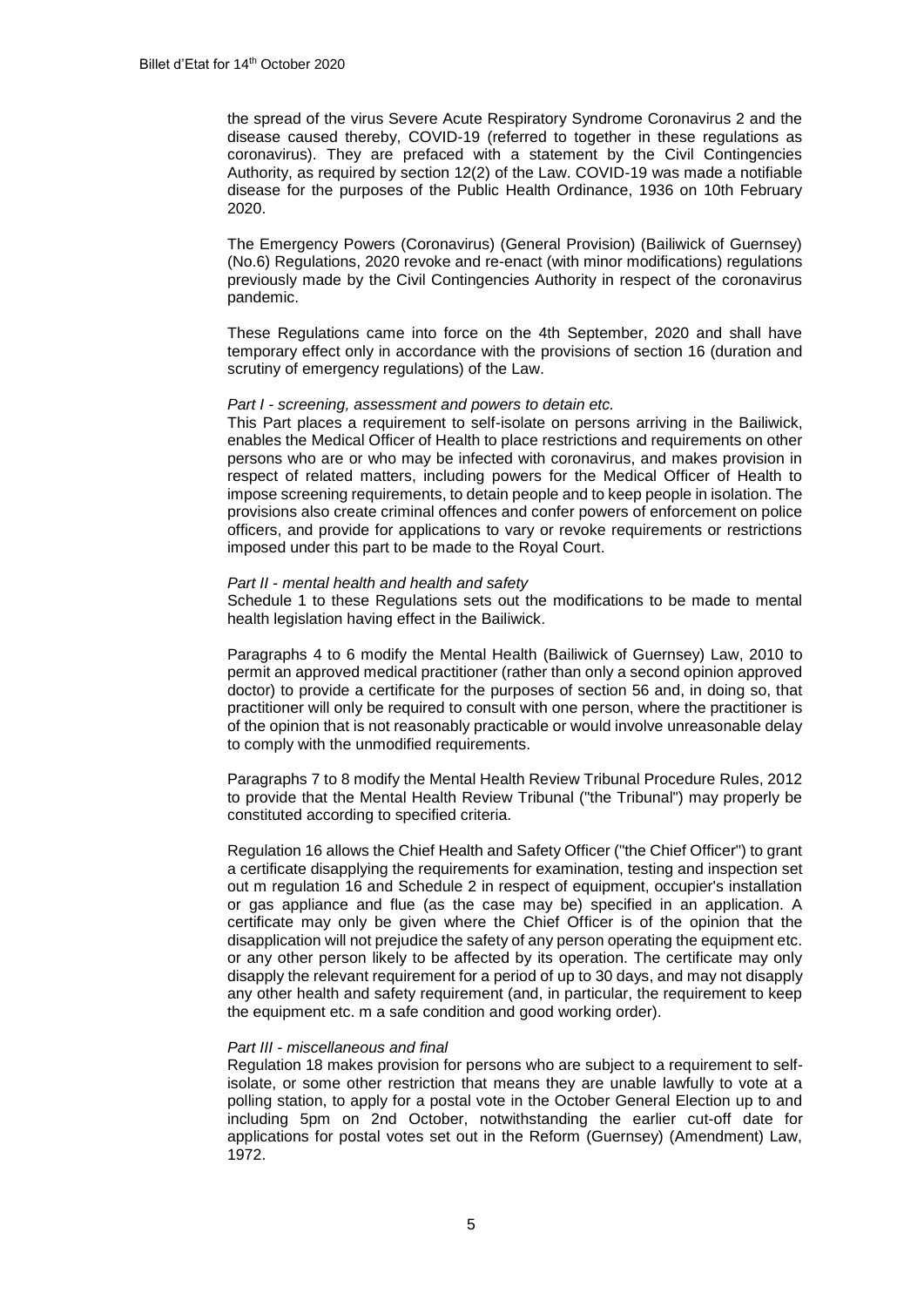Regulation 19 makes provision in relation to Senior Decision Makers ("SDMs") appointed by the Guernsey Financial Services Commission, including providing for SDMs to hold oral hearings remotely.

Regulation 20 enables the Court of Appeal to conduct its proceedings remotely.

The Emergency Powers (Coronavirus) (General Provision) (Bailiwick of Guernsey) (No.6) (Amendment) Regulations, 2020 amend the Emergency Powers (Coronavirus) (General Provision) (Bailiwick of Guernsey) (No. 6) Regulations, 2020. They revoke regulations 16 (disapplication of requirement to thoroughly examine etc.) and 17 (interpretation of this Part) of those Regulations and provide that any certificate issued under regulation 16 that is in force on the commencement of these Regulations shall continue to have effect as if granted under section 29A of the Health and Safety at Work (General) (Guernsey) Ordinance, 1987.

These Regulations came into force on the 25th September, 2020 and shall have temporary effect only in accordance with the provisions of section 16 (duration and scrutiny of emergency regulations) of the Law.

I would be grateful if The Emergency Powers (Coronavirus) (General Provision) (Bailiwick of Guernsey) (No.6) Regulations, and The Emergency Powers (Coronavirus) (General Provision) (Bailiwick of Guernsey) (No.6) (Amendment) Regulations, 2020 are placed before the next meeting of the States of Alderney with an appropriate proposition.

James Dent, Chairman"

**The States of Alderney is asked not to annul:-**

**1. "The Emergency Powers (Coronavirus) (General Provision) (Bailiwick of Guernsey) (No.6) Regulations, 2020"** 

**and** 

**2. "The Emergency Powers (Coronavirus) (General Provision) (Bailiwick of Guernsey) (No.6) (Amendment) Regulations, 2020".** 

# **Committee Meeting Attendees:-**

Ms A Burgess Mr J Dent, Chair Mr K Gentle Mr C Harris Mr L Jean Mr G McKinley OBE Mr S Roberts Mr A Snowdon

Proposed by Mr James Dent Seconded by Mr Alex Snowdon

# **Item IV Budgets for 2021 and Revised Budgets 2020**

**The following letter was received from Mr James Dent, Chairman of the Policy and Finance Committee:-**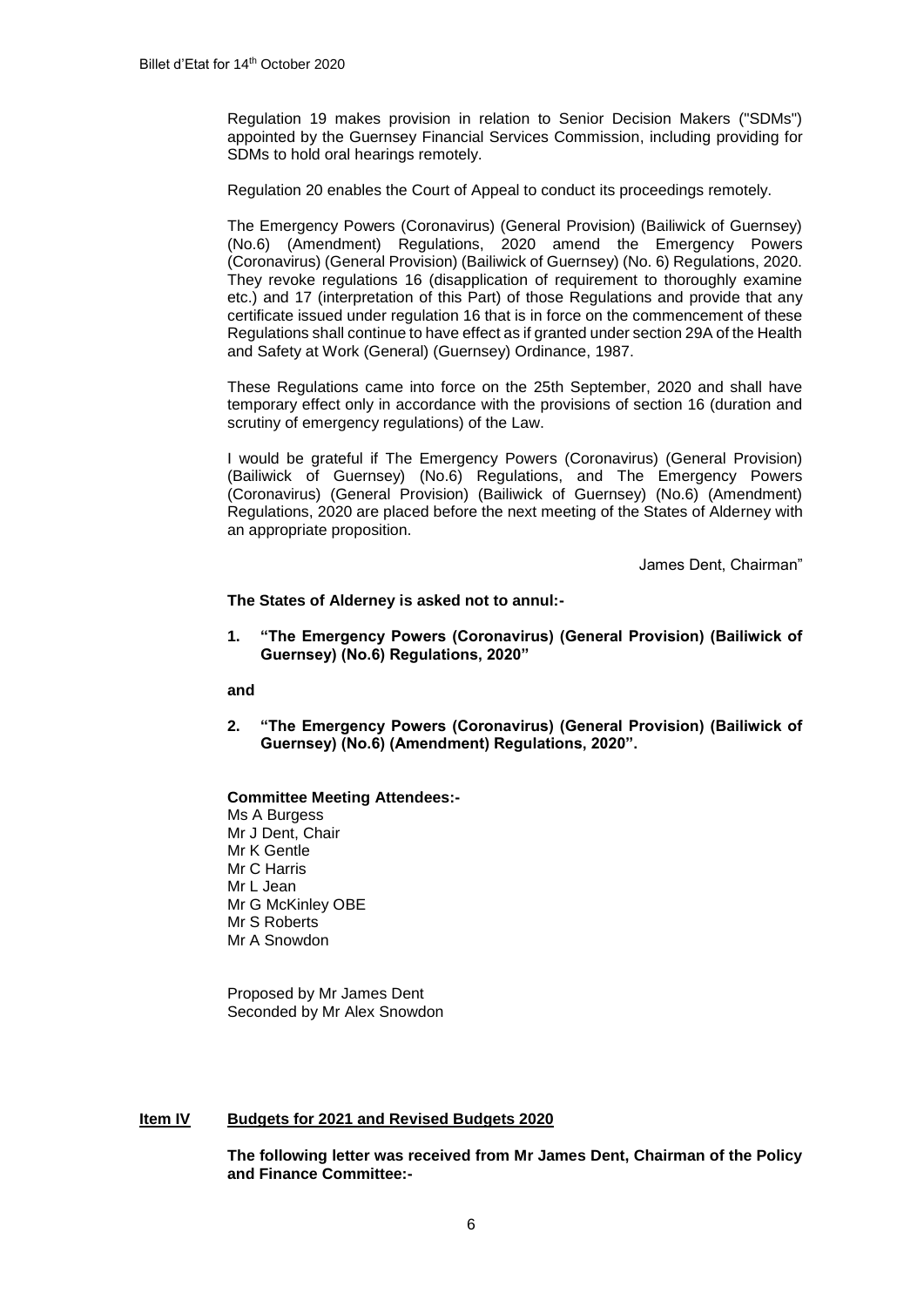"Under Section 58 of the Government of Alderney Law, 2004, the Policy & Finance Committee is required to publish the proposed budgets for 2021 and report on the budgets for 2020.

The attached Budget Report provides a full explanation relating to the States of Alderney and the States of Alderney Water Board budgets.

I would be grateful if you would place this matter before the States of Alderney with appropriate propositions.

James Dent, Chairman"

**The States of Alderney is asked, after consideration of the Budget Report, to:-**

- **1. Accept the States of Alderney Revenue and Capital Budgets for 2021**
- **2. Approve a 5% increase to the combined 2020 yield of Occupiers Rates and TRP to enable rates to be set for Alderney Property Tax rates of charge 2021**
- **3. Approve that the rates of Fuel Duty will be kept consistent with the States of Guernsey for 2021**
- **4. Approve that the rates of Document Duty will be kept consistent with the States of Guernsey for 2021**
- **5. Accept the States of Alderney Water Board Revenue and Capital Budgets for 2021**
- **6. Maintain the Water Rates of charge for 2021 at 2020 levels**

### **Committee Meeting Attendees:-**

Mr J Dent, Chairman Mr K Gentle, Deputy Chair Ms A Burgess Mr C Harris Mr L Jean Mr G McKinley OBE Mr S Roberts

Proposed by Mr James Dent Seconded by Mr Christian Harris

## **Item V Appointment of Temporary Chief Executive**

## **The following letter was received from Mr James Dent, Chairman of the Policy and Finance Committee:-**

The Government of Alderney Law (s.53) makes provision for the appointment of both temporary and deputy Chief Executives (CE) so that:-

"*If at any time the office of Chief Executive is vacant or the Chief Executive is absent from, or unable to perform the functions of, his office a Deputy or temporary Chief Executive shall act in his place and, while so acting, shall have all functions assigned to the Chief Executive by law and by Standing Order or resolution of the States*."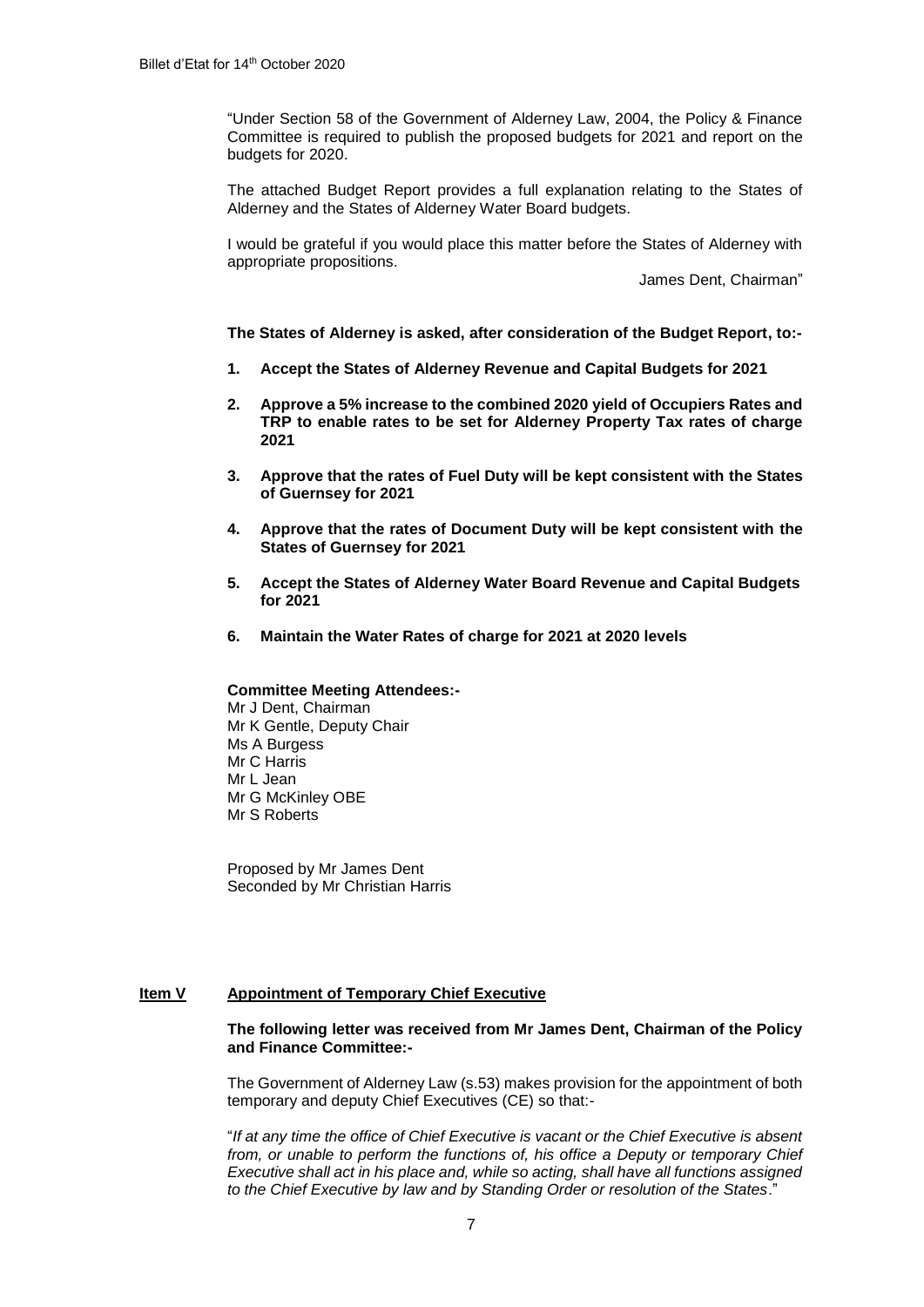It is a debateable point whether such appointments need to be ratified by the full States but the advice of the Law Officers is that to do so removes any shadow of doubt.

At its September meeting Policy and Finance resolved to agree the appointment of Adrian Lewis as temporary Chief Executive and to seek the confirmation from the States of Alderney at its October meeting.

I would be grateful if this matter is placed before the next meeting of the States of Alderney with an appropriate proposition.

James Dent, Chairman"

# **The States of Alderney is asked to approve the appointment of Mr Adrian Lewis as temporary Chief Executive of the States of Alderney.**

#### **Committee Meeting Attendees:-**

Mr J Dent, Chair Mr K Gentle, Deputy Ms A Burgess Mr C Harris Mr L Jean Mr G McKinley OBE Mr S Roberts Mr A Snowdon

Proposed by Mr James Dent Seconded by Mr Kevin Gentle

# **Item VI Requête**

Under Section 45(4) of the Government of Alderney Law, 2004, four Members of the States have signed the following Requête

*"THE HUMBLE PETITION of the undersigned Members of the States of Alderney* 

## *SHEWETH:*

1. That at their meeting on 14<sup>th</sup> January 2020 the States resolved under Item VI to appoint all ten States Members to be members of the Policy and Finance Committee.

2. That your petitioners no longer have confidence in a ten person committee delivering good governance for the people of the Island

*ALDERNEY, this 1st day of September, 2020"*

*THESE PREMISES CONSIDERED, your Petitioners humbly pray that the States of Alderney maybe pleased to resolve, pursuant to section 49(4) and 50(1) of the Government of Alderney Law, 2004:* 

Whether, after consideration of the Requête dated 1<sup>st</sup> September 2020 they are of the opinion to direct that: